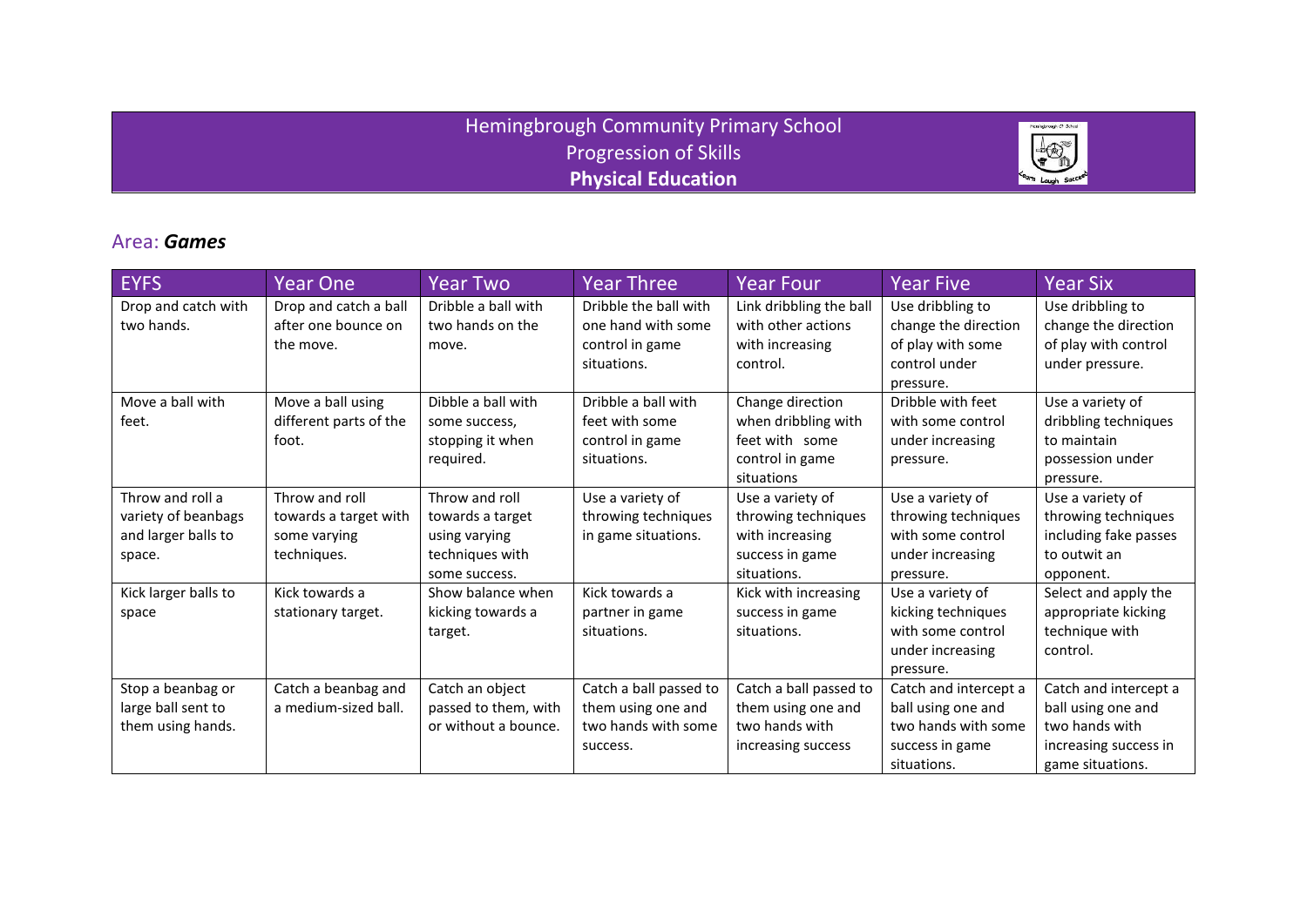| Attempt to stop a      | Attempt to track       | Move to track a ball   | Receive a ball sent to | Receive a ball using   | Receive a ball using   | Receive a ball with     |
|------------------------|------------------------|------------------------|------------------------|------------------------|------------------------|-------------------------|
| large ball sent to     | balls and other        | and stop it using feet | them using different   | different parts of the | different parts of the | consideration to the    |
| them using feet.       | equipment sent to      | with limited success.  | parts of the foot.     | foot under pressure.   | foot under pressure    | next move.              |
|                        | them.                  |                        |                        |                        | with increasing        |                         |
|                        |                        |                        |                        |                        | control.               |                         |
| Hit a ball with hands. | Strike a stationary    | Strike a ball using a  | Strike a ball with     | Strike a ball using    | Strike a ball using a  | Strike a ball using a   |
|                        | ball using a racket.   | racket.                | varying techniques     | varying techniques     | wider range of skills. | wider range of skills   |
|                        |                        |                        |                        | with increasing        | Apply these with       | to outwit an            |
|                        |                        |                        |                        | accuracy               | some success under     | opponent. Apply         |
|                        |                        |                        |                        |                        | pressure.              | these with increasing   |
|                        |                        |                        |                        |                        |                        | control under           |
|                        |                        |                        |                        |                        |                        | pressure.               |
| Run and stop when      | Run, stop and change   | Run, stop and change   | Change direction       | Change direction to    | Use a variety of       | Confidently change      |
| instructed.            | direction with some    | direction with         | with increasing speed  | lose an opponent       | techniques to change   | direction to            |
|                        | balance and control.   | balance and control.   | in game situations.    | with some success      | direction to lose an   | successfully outwit an  |
|                        |                        |                        |                        |                        | opponent.              | opponent.               |
| Move around            | Recognise space in     | Move to space to       | Use space with some    | Create and use space   | Create and use space   | Effectively create and  |
| showing limited        | relation to others.    | help score goals or    | success in game        | with some success in   | for self and others    | use space for self and  |
| awareness of others.   |                        | limit others scoring.  | situations.            | game situations.       | with some success.     | others to outwit an     |
|                        |                        |                        |                        |                        |                        | opponent.               |
| Make simple            | Begin to use simple    | Use simple tactics     | Use simple tactics     | Use simple tactics to  | Understand the need    | Work collaboratively    |
| decisions in response  | tactics with guidance. |                        | individually and       | help their team score  | for tactics and can    | to create tactics       |
| to a situation.        |                        |                        | within a team.         | or gain possession.    | identify when to use   | within their team and   |
|                        |                        |                        |                        |                        | them in different      | evaluate the            |
|                        |                        |                        |                        |                        | situations.            | effectiveness of these. |

## Area: *Gymnastics*

| <b>EYFS</b>            | Year One          | <b>Year Two</b>      | <b>Year Three</b>    | <b>Year Four</b>     | <b>Year Five</b>    | <b>Year Six</b>     |
|------------------------|-------------------|----------------------|----------------------|----------------------|---------------------|---------------------|
| <b>Shapes</b>          | <b>Shapes</b>     | <b>Shapes</b>        | <b>Shapes</b>        | <b>Shapes</b>        | <b>Shapes</b>       | <b>Shapes</b>       |
| Show contrast with     | Explore basic and | Explore using shapes | Explore matching and | Develop the range of | Perform shapes      | Combine and perform |
| their bodies including | still shapes      | in different         | contrasting shapes   | shapes they use in   | consistently and    | gymnastic shapes    |
| wide/narrow,           | straight, tuck,   | gymnastic balances.  |                      | their sequences.     | fluently to a high  | more fluently and   |
| straight/curved.       | straddle, pike    |                      |                      |                      | standard, sometimes | effectively.        |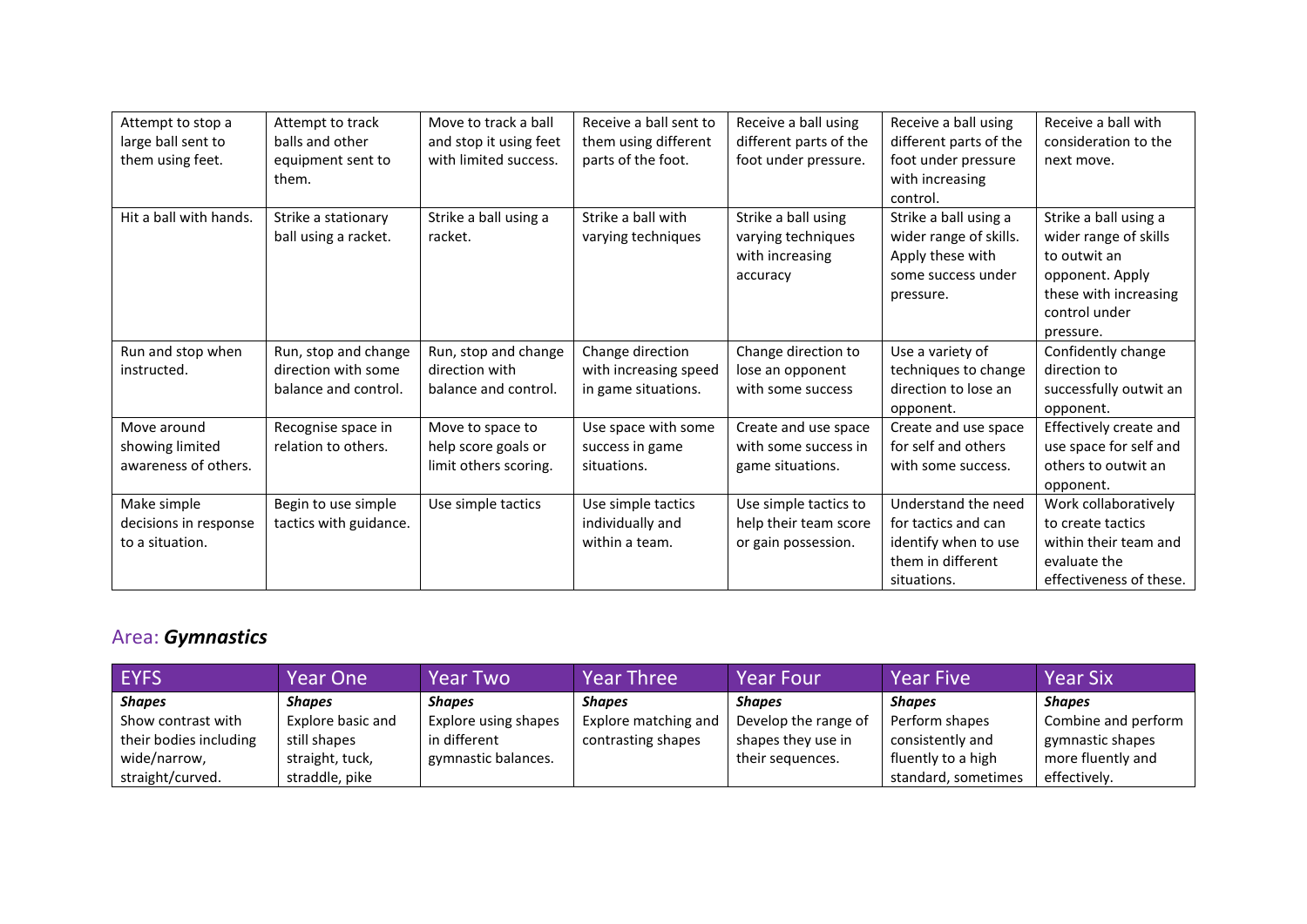|                                                                                            |                                                                                             |                                                                                                |                                                                                                            |                                                                                                                          | linked with other<br>gymnastic actions.                                                                               |                                                                                                         |
|--------------------------------------------------------------------------------------------|---------------------------------------------------------------------------------------------|------------------------------------------------------------------------------------------------|------------------------------------------------------------------------------------------------------------|--------------------------------------------------------------------------------------------------------------------------|-----------------------------------------------------------------------------------------------------------------------|---------------------------------------------------------------------------------------------------------|
|                                                                                            |                                                                                             |                                                                                                |                                                                                                            | <b>Inverted movements</b><br>Develop strength in<br>bridge and shoulder<br>stand.                                        | <b>Inverted movements</b><br><b>Explore progressions</b><br>of a cartwheel and a<br>handstand.                        | <b>Inverted movements</b><br>Develop control in<br>progressions of a<br>cartwheel and a                 |
|                                                                                            |                                                                                             |                                                                                                |                                                                                                            |                                                                                                                          |                                                                                                                       | headstand                                                                                               |
| <b>Balances</b><br>Explore shapes in<br>stillness using different<br>parts of their bodies | <b>Balances</b><br>Perform balances<br>making their body<br>tense, stretched<br>and curled. | <b>Balances</b><br>Remember, repeat<br>and link<br>combinations of<br>gymnastic balances       | <b>Balances</b><br>Explore point and<br>patch balances and<br>transition smoothly<br>into and out of them. | <b>Balances</b><br>Develop control and<br>fluency in individual<br>and partner balances.                                 | <b>Balances</b><br>Explore symmetrical<br>and asymmetrical<br>balances.                                               | <b>Balances</b><br>Explore counter<br>balances and counter<br>tension balances.                         |
| <b>Rolls</b><br>Explore rocking and<br>rolling.                                            | <b>Rolls</b><br>Explore barrel,<br>straight and<br>forward roll<br>progressions.            | <b>Rolls</b><br>Explore barrel,<br>straight and forward<br>roll and put into<br>sequence work. | <b>Rolls</b><br>Develop the straight,<br>barrel, and forward<br>roll.                                      | <b>Rolls</b><br>Develop the straight,<br>barrel, forward and<br>straddle roll, and<br>perform with<br>increased control. | <b>Rolls</b><br>Develop control and<br>fluency in the<br>straight, barrel,<br>forward, straddle and<br>backward roll. | <b>Rolls</b><br>Develop fluency and<br>consistency in the<br>straddle, forward and<br>backward roll.    |
| Jumps<br>Explore jumping<br>safely.                                                        | Jumps<br>Explore shape<br>jumps including<br>jumping off low<br>apparatus.                  | <b>Jumps</b><br>Explore shape jumps<br>and take off<br>combinations.                           | Jumps<br>Develop stepping<br>into shape jumps<br>with control.                                             | Jumps<br>Develop control in<br>performing and<br>landing rotation<br>jumps.                                              | <b>Jumps</b><br>Select a range of<br>jumps to include in<br>sequence work.                                            | <b>Jumps</b><br>Combine and perform<br>a range of gymnastic<br>jumps more fluently<br>and effectively,. |

#### Area: *Dance*

| <b>EYFS</b>                             | Year One                              | <b>Year Two</b>                                      | <b>Year Three</b>                               | <b>Year Four</b>                                 | <b>Year Five</b>                                                                                                        | <b>Year Six</b>                                                                 |
|-----------------------------------------|---------------------------------------|------------------------------------------------------|-------------------------------------------------|--------------------------------------------------|-------------------------------------------------------------------------------------------------------------------------|---------------------------------------------------------------------------------|
| Copy basic body<br>actions and rhythms. | Copy, remember and<br>repeat actions. | Copy, remember and<br>repeat a series of<br>actions. | Copy remember and<br>perform a dance<br>phrase. | Copy, remember and<br>adapt set<br>choreography. | Accurately copy and<br>repeat set<br>choreography in<br>different styles of<br>dance showing a<br>good sense of timing. | Perform dances<br>confidently and<br>fluently with accuracy<br>and good timing. |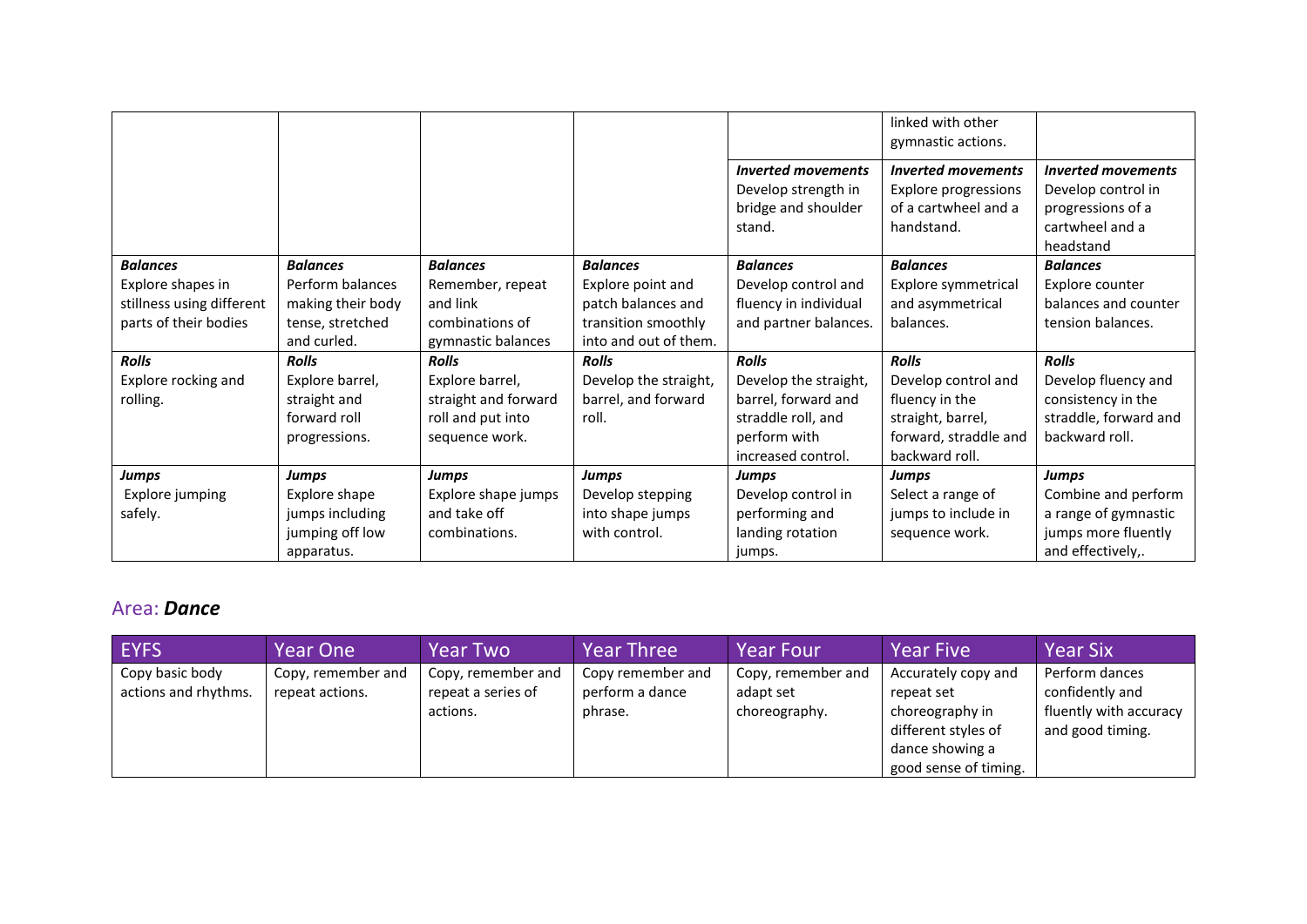| Work creatively and    |
|------------------------|
| imaginatively          |
| individually, with a   |
| partner and in a group |
| to choreograph longer  |
| phrases and structure  |
| dance considering      |
| actions, space,        |
| relationship and       |
| dynamics in relation   |
| to a theme.            |
| Confidently            |
|                        |
| Improvise and          |
| combine dynamics       |
| demonstrating an       |
| awareness of the       |
| impact on              |
| performance.           |
| Use counts when        |
| choreographing and     |
| performing to          |
| improve the quality of |
| work.                  |
|                        |

#### Area: *Athletics*

| EYFS                                                                                                                                         | <b>Year One</b>                 | <b>Year Two</b>                                      | <b>Year Three</b>                                              | <b>Year Four</b>                                          | <b>Year Five</b>                                                                     | <b>Year Six</b>                                                         |
|----------------------------------------------------------------------------------------------------------------------------------------------|---------------------------------|------------------------------------------------------|----------------------------------------------------------------|-----------------------------------------------------------|--------------------------------------------------------------------------------------|-------------------------------------------------------------------------|
| Runs skilfully and<br>negotiates space<br>successfully,<br>adjusting speed or<br>direction to avoid<br>obstacles, when<br>playing racing and | Can run at different<br>speeds. | Can change speed<br>and direction whilst<br>running. | Beginning to run at<br>speeds appropriate<br>for the distance. | Beginning to build a<br>variety of running<br>techniques. | Beginning to build a<br>variety of running<br>techniques and use<br>with confidence. | Use a variety of<br>running techniques<br>with confidence and<br>skill. |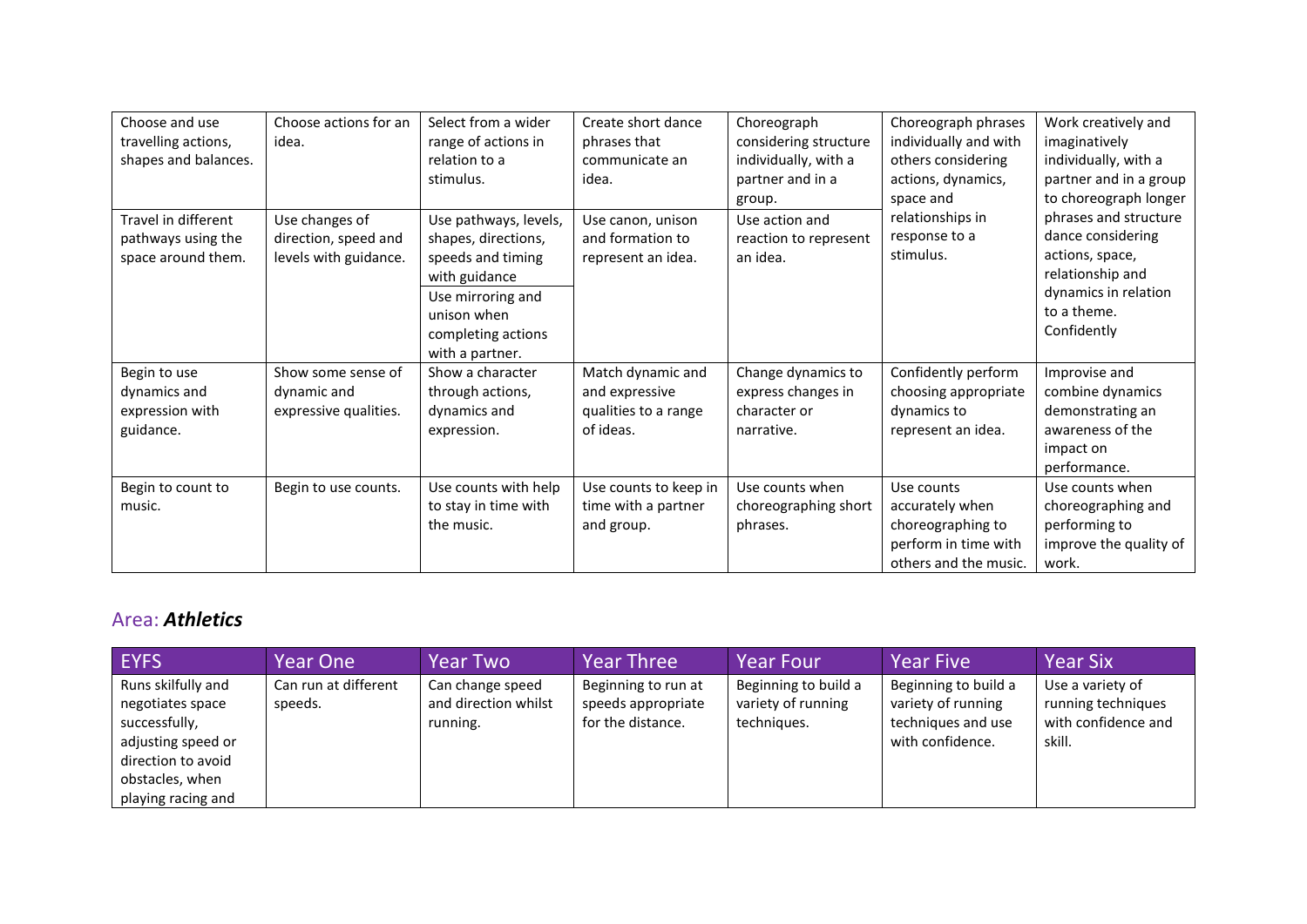| chasing games with<br>other children                                             |                                                        |                                                                                                       |                                                                       |                                                                                    |                                                                                       |                                                                            |
|----------------------------------------------------------------------------------|--------------------------------------------------------|-------------------------------------------------------------------------------------------------------|-----------------------------------------------------------------------|------------------------------------------------------------------------------------|---------------------------------------------------------------------------------------|----------------------------------------------------------------------------|
| Start to perform<br>fundamental skills at<br>an emerging level                   | Can jump from a<br>standing position.                  | Can jump from a<br>standing position<br>with accuracy and<br>stability.                               | Can perform a<br>running jump with<br>some accuracy.                  | Can perform a<br>running jump with<br>more than one<br>component (Triple<br>jump). | Can perform a<br>running jump with<br>more than one<br>component.                     | Can perform a<br>running jump with<br>more than one<br>component.          |
| Sending skills - Roll a<br>ball underarm,<br>underarm throw and<br>overarm throw | Performs a variety of<br>throws with basic<br>control. | Performs a variety of<br>throws with control<br>and co-ordination.<br>Prepare for throwing<br>events. | Performs a variety of<br>throws using a<br>selection of<br>equipment. | Demonstrates<br>accuracy in throwing<br>and catching<br>activities.                | Demonstrates<br>accuracy and<br>confidence in<br>throwing and<br>catching activities. | Demonstrates<br>accuracy and<br>confidence in<br>throwing and<br>catching. |
| Beginning to use<br>equipment safely.                                            | Can use equipment<br>safely.                           | Can use equipment<br>safely with some<br>control.                                                     | Can use equipment<br>safely and with good<br>control.                 | Can use equipment<br>safely and with good<br>control.                              | Can use equipment<br>safely and with good<br>control.                                 | Can use equipment<br>safely and with good<br>control.                      |

## Area: *OAA*

| <b>EYFS</b> | Year One | <b>Year Two</b>                                                              | <b>Year Three</b>                                                                              | <b>Year Four</b>                                                       | <b>Year Five</b>                                                                     | <b>Year Six</b>                                                                                                   |
|-------------|----------|------------------------------------------------------------------------------|------------------------------------------------------------------------------------------------|------------------------------------------------------------------------|--------------------------------------------------------------------------------------|-------------------------------------------------------------------------------------------------------------------|
|             |          | Begin to choose<br>simple approaches to<br>solve problems and<br>challenges. | Realise that activities<br>need thinking<br>through and<br>recognise the need<br>for planning. | Choose sensible skills<br>and approaches for<br>challenges set.        | Use skills with<br>control in problem<br>solving activities and<br>challenges.       | Use physical, and<br>teamwork skills<br>successfully in a<br>variety of different<br>challenges.                  |
|             |          | Use equipment given<br>as intended.                                          | Collect equipment<br>instructed for OAA.                                                       | Arrive properly<br>equipped for OAA.                                   | Begin to consider<br>equipment needed<br>for OAA.                                    | Select appropriate<br>equipment for OAA                                                                           |
|             |          | Work safely by<br>listening to<br>instructions.                              | Begin to consider<br>possible risks and<br>how to manage<br>them.                              | Understand the need<br>to show<br>accomplishment in<br>managing risks. | Begin to identify risks<br>and take expert<br>advice to find ways<br>to manage them. | Identify possible risks<br>and ways to manage<br>them, asking for and<br>listening carefully to<br>expert advice. |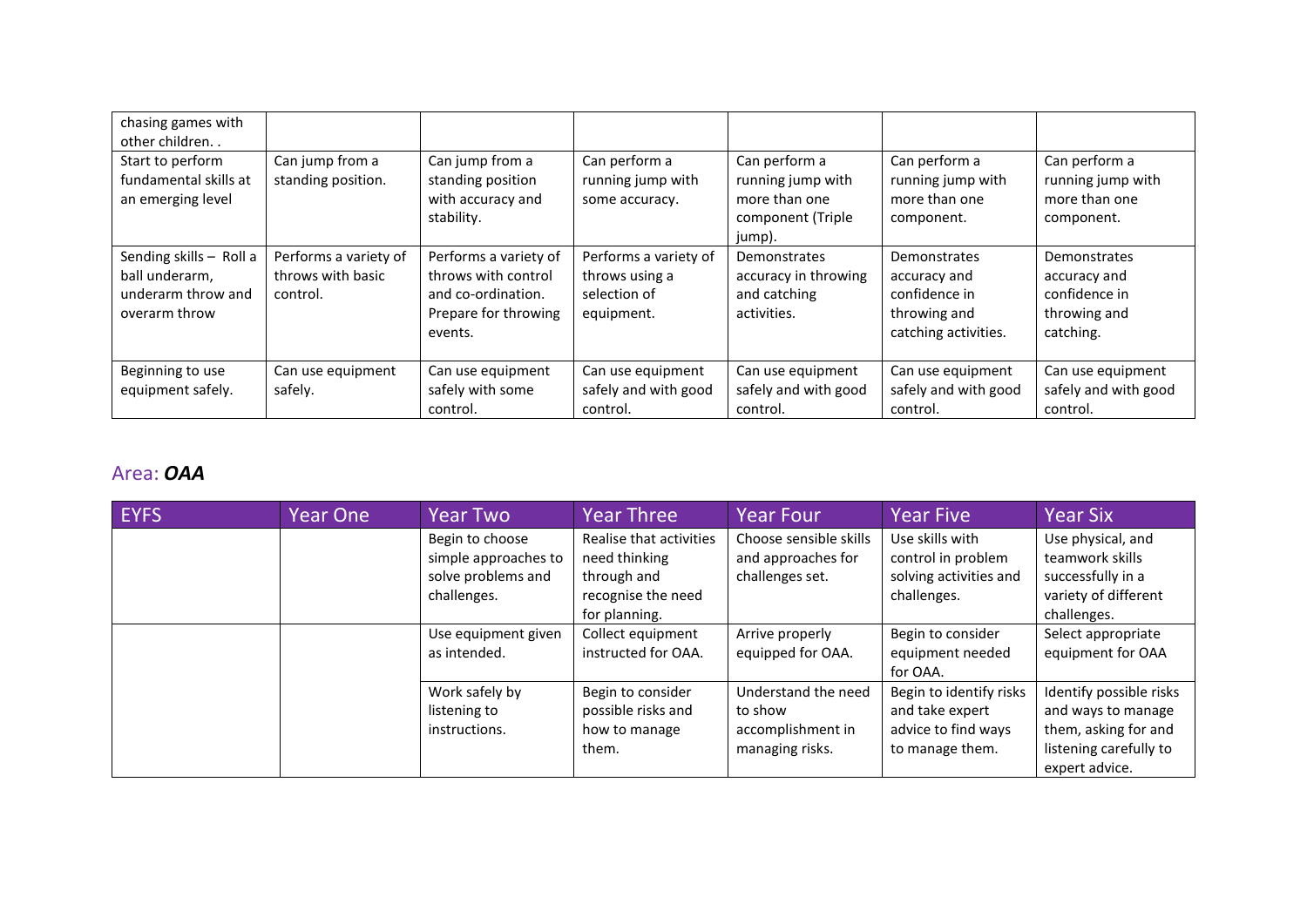| Begin to work as part | Work as a team        | Show ability to both  | Confidently lead a     | Embrace both            |
|-----------------------|-----------------------|-----------------------|------------------------|-------------------------|
| of a team.            | member and begin to   | lead and form part of | team and be a team     | leadership and team     |
|                       | take on a leadership  | a team.               | member.                | roles and gain the      |
|                       | role.                 |                       |                        | commitment and          |
|                       |                       |                       |                        | respect of a team.      |
|                       | Begin to accept       | Support others and    | Be prepared to give    | Empathise with          |
|                       | support if needed,    | seek support if       | support and accept it  | others and offer        |
|                       | and give support to   | required when the     | as is required.        | support without being   |
|                       | others.               | situation dictates.   |                        | asked. Seek support     |
|                       |                       |                       |                        | from the team and       |
|                       |                       |                       |                        | the experts if in any   |
|                       |                       |                       |                        | doubt.                  |
|                       | Begin to show         | Show resilience when  | Begin to show          | Remain positive even    |
|                       | resilience when plans | plans do not work     | positivity in a        | in the most             |
|                       | do not work and       | and initiate new ways | challenging situation. | challenging situations, |
|                       | initiate new ways of  | of working.           |                        | rallying others if      |
|                       | working.              |                       |                        | needed.                 |
| Use a simple map      | Begin to use maps,    | Use maps,             | Use a range of         | Confidently use a       |
| and compass.          | compasses and         | compasses and         | devices to orientate   | range of devices to     |
|                       | digital devices to    | digital devices to    | themselves.            | orientate themselves.   |
|                       | orientate             | orientate             |                        |                         |
|                       | themselves.           | themselves.           |                        |                         |
|                       | Be aware of changing  | Remain aware of       | Remain aware of        | Quickly assess          |
|                       | conditions            | changing conditions   | changing conditions    | changing conditions     |
|                       |                       | and change plans if   | and change plans if    | and adapt to ensure     |
|                       |                       | necessary.            | necessary,             | safety comes first.     |
|                       |                       |                       | considering safety.    |                         |

# Area: *Swimming*

| <b>EYFS</b> | Year One ! | Year Two               | <b>Year Three</b>    | <b>Year Four</b>       | Year Five            | <b>Year Six</b>        |
|-------------|------------|------------------------|----------------------|------------------------|----------------------|------------------------|
|             |            | Enter and exit the     | Enter the water      | Enter and exit the     | Enter the water      | Enter the water safely |
|             |            | water carefully, using | carefully as taught, | water carefully as     | safely by jumping in | by diving.             |
|             |            | steps.                 | from the side.       | taught, from the side. | and exit from the    |                        |
|             |            |                        |                      |                        | side.                |                        |